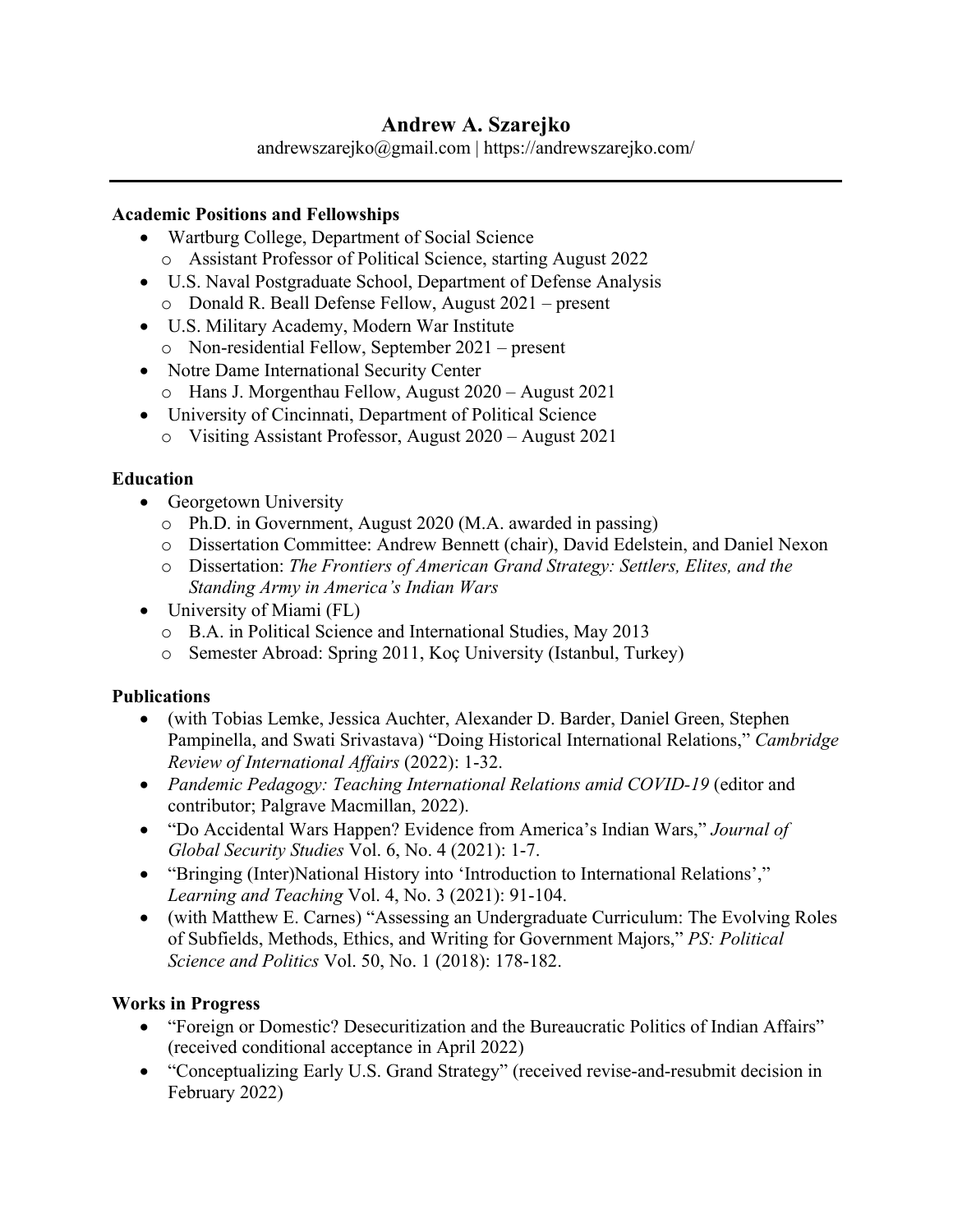- "What's at Stake in the Indigenous Empire Debate" (received revise-and-resubmit decision in March 2022)
- "Learning Counterinsurgency: America's Indian Wars and the Occupation of the Philippines" (presented at ISA 2022; working paper available)
- (with So Jin Lee) "Staff Rides as a Pedagogical Practice in Political Science Education" (presented at SPSA 2022; working paper available)

## **Public-facing Publications**

- (with John Arquilla) "Accidents and Escalation in a Cyber Age," *War on the Rocks* (December 22, 2021).
- "Responding to Chinese 'Whataboutism': On Uyghur and Native Genocides," *The Diplomat* (February 3, 2021).
- Review of *A Post-Exceptionalist Perspective on Early American History: American Wests, Global Wests, and Indian Wars* by Carroll P. Kakel III, *American Indian Quarterly* Vol. 44, No. 3 (2020): 367-370.
- "Bringing Indigenous Experiences into International Relations," guest blog post, *The Duck of Minerva* (September 12, 2019).
- "Syria, Afghanistan, and the Lessons of the Indian Wars," *Indian Country Today*  (February 11, 2019).
- A full list of public-facing publications is available upon request.

## **Invited Presentations and Guest Lectures**

- "Do Accidental Wars Happen? America's Indian Wars and Modern Warfare"
	- o Dr. Douglas Borer's "Warfare in the Information Age" master's-level course at the Naval Postgraduate School, November 29, 2021.
	- o Dr. Kevin Blachford's "Higher Command Studies" master's-level course at the Baltic Defence College, February 2, 2021.
- "Native Nations and the Frontiers of Early U.S. Foreign Policy"
	- o Dr. Miles Evers's undergraduate "Introduction to International Relations" course at the University of Connecticut, February 16, 2021.
	- o Cultural Center of the Shawnee Tribe of Oklahoma, February 11, 2021.
- "Doing No Harm: Ethical Considerations in Research on Indigenous Politics"
	- o Dr. Andrea Malji's undergraduate "Research Methods" course at Hawai'i Pacific University, September 9, 2020.
- "The Frontiers of U.S. Grand Strategy: Controlled Expansion in Principle and Practice"
	- o University of Oklahoma Department of International & Area Studies, March 11, 2020.
- "Settlers, Elites, and Shawnee: On the Origins of the Northwest Indian War"
	- o Cultural Center of the Shawnee Tribe of Oklahoma, May 31, 2019.

## **Funded Workshops and Grants**

- University of Chicago Workshop on International Relations and America's Rise: Institutions, Ideas, and Individuals, November 13, 2020.
- Notre Dame International Security Center, Emerging Scholars in Grand Strategy Conference, May 20-22, 2020.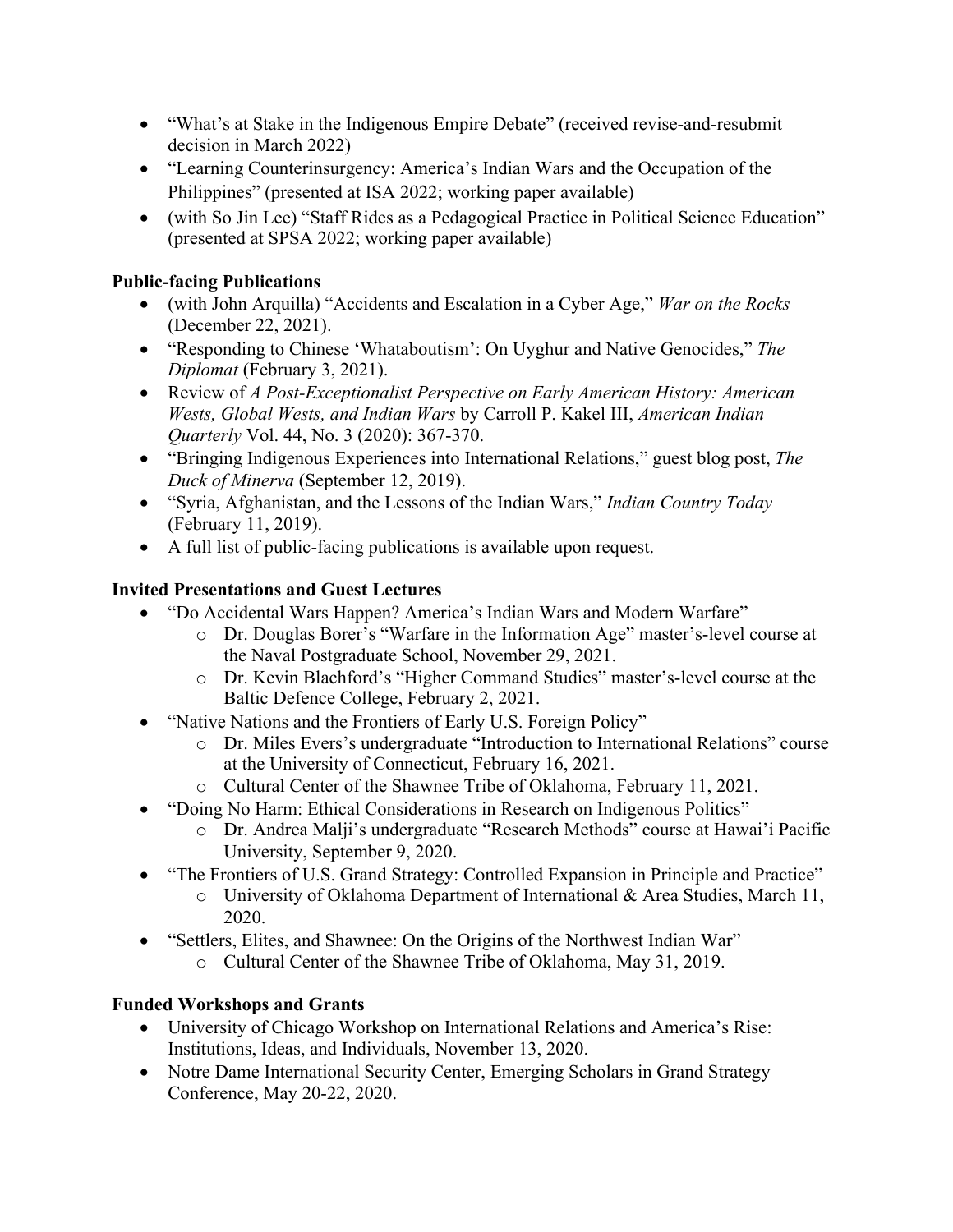- Carl Albert Congressional Research and Studies Center at the University of Oklahoma, Native American Politics Archival Research Workshop, March 12-13, 2020.
- Cato Institute, Junior Scholars Symposium, October 26, 2019.
- Center for the Study of Statesmanship at the Catholic University of America, Graduate Student Symposium, October 12-13, 2019.
- Georgetown Graduate School of Arts and Sciences Research Project Award (Spring 2019) - \$400.
- Georgetown Department of Government Research Grant (Summer 2018) \$5,000.

## **Teaching**

- University of Cincinnati
	- o American Grand Strategy (Spring 2021, POL 3085)
		- Synchronous undergraduate seminar of 5 students.
	- o U.S. National Security (Spring 2021, POL 2083)
		- Synchronous undergraduate seminar of 20 students.
	- o War and Security (Fall 2020, POL 2091)
		- Synchronous undergraduate seminar of 19 students.
	- o America and the World (Fall 2020, POL 2080)
		- Asynchronous undergraduate seminar of 20 students.
	- o Introduction to Comparative Politics (Fall 2020 and Spring 2021, POL 1060)
		- § Synchronous undergraduate course of 104 students in the fall and 33 students in the spring.
- Georgetown University
	- o Introduction to International Relations (Summer 2019, 2020, and 2021, GOVT 060)
		- § Undergraduate course. I taught one in-person section of 15 students in 2019, two asynchronous online sections of about 20 students each in 2020, and one asynchronous online section of 44 students in 2021.
	- o History of the International System (Spring 2020, BLHV 281)
		- Synchronous independent study course for one undergraduate student.
	- o How the U.S. Government Works & How to Get Involved (Fall 2018)
		- Lecture on U.S. foreign policy for a team-taught massive open online course.
- Teaching Assistantships
	- o George Washington University
		- § International Security (Fall 2019, IAFF 6161)
			- Introductory master's-level course taught by Dr. Michael E. Brown. For this and all courses below, I ran at least one discussion section.
	- o Georgetown University
		- Understanding Trump's Foreign Policy (Spring 2018 and 2017, INAF 317)
			- Upper-level undergraduate course taught by Dr. Daniel Byman.
		- Comparative Political Systems (Spring 2017, GOVT 040)
			- Introductory undergraduate course taught by Dr. Charles King.
		- Elements of Political Theory (Fall 2016, GOVT 080)
			- Introductory undergraduate course taught by Dr. Joshua Cherniss.
		- Introduction to International Relations (Spring 2015 and Fall 2014, GOVT 060)
			- Introductory undergraduate courses taught by Dr. Andrew Bennett and Dr. Lise Howard, respectively.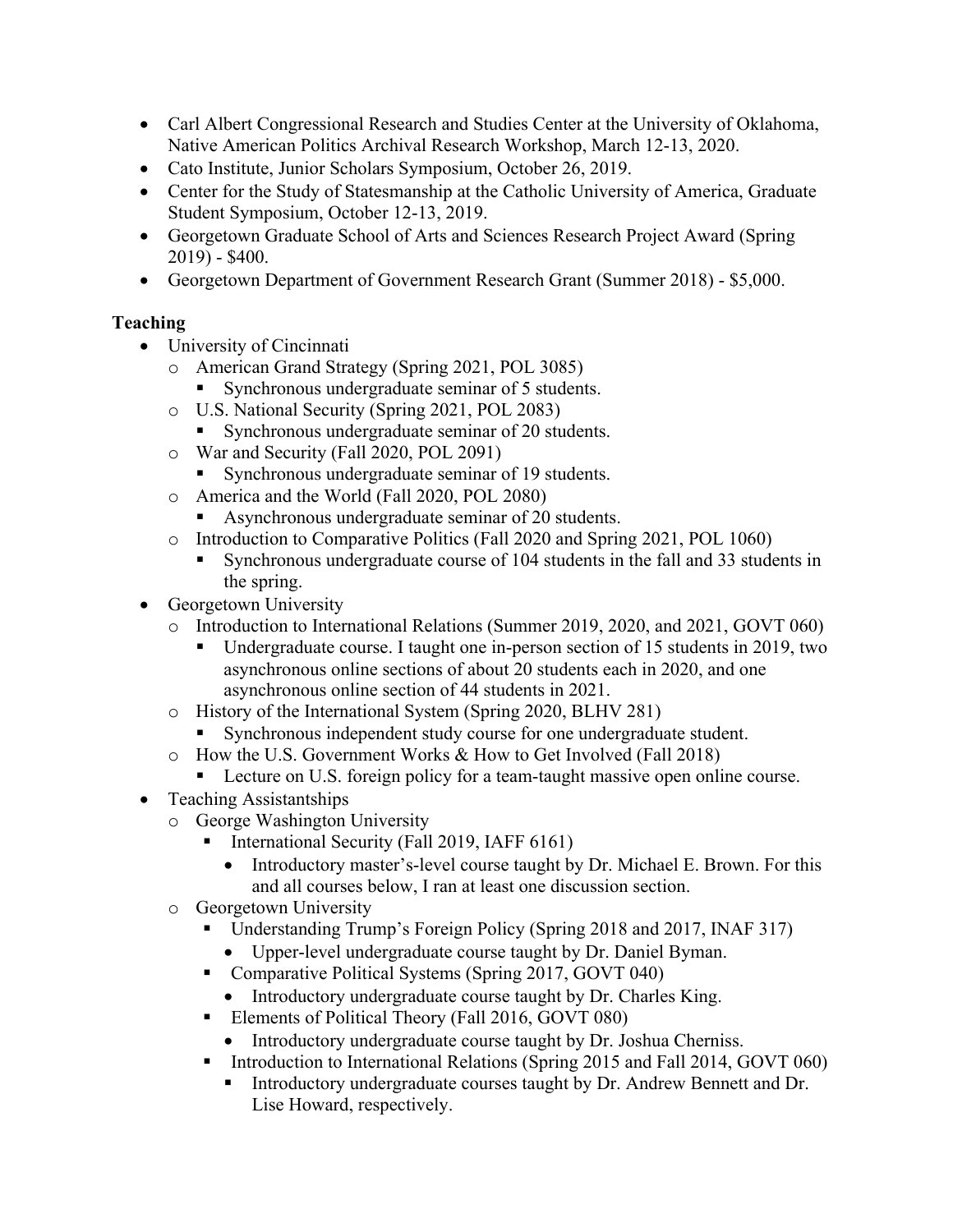#### **Editorial Work and Research Assistantships**

- H-Diplo
	- o Teaching Editor, August 2019 Present; Review Editor, July 2020 Present
		- I curate open-access teaching resources and commission book reviews related to International Relations and Diplomatic History for H-Diplo's online platform.
- *International Studies Quarterly*
	- o Managing Editor, September 2017 December 2018
		- § I processed all manuscripts submitted to *ISQ* until the point of acceptance to ensure that they met ISQ's submission requirements and to ensure prompt review.
- Prof. Andrew Bennett (Summer 2017)
	- o I assisted with research on multiple projects, including works on the utility of case studies and on rhetorical entrapment in U.S.-China relations.
- Prof. Charles King (Summer and Fall 2016)
	- o I assisted with research for a book, *Gods of the Upper Air: How a Circle of Renegade Anthropologists Reinvented Race, Sex, and Gender in the Twentieth Century*.
- Prof. Matthew Carnes (Spring 2016)
	- o I assisted with an undergraduate curriculum assessment by developing a curriculum map, organizing focus groups, and fielding a survey of government majors.

## **Conference Presentations and Service**

- 2022 Southern Political Science Association (SPSA), International Studies Association (ISA) Annual Convention
	- o Discussant for two SPSA panels.
- 2021 ISA, ISA West Regional Conference, International Security/International Security Studies Section Annual Conference (IS-ISSS), ISA Northeast Regional Conference (ISA-NE).
	- o Discussant for two ISA panels, two ISA West panels, one IS-ISSS panel, and one panel at the British International Studies Association U.S. Foreign Policy Working Group Conference.
- 2020 ISA (canceled), American Political Science Association (APSA) Annual Meeting, ISA-NE.
	- o Discussant for three APSA panels and one ISA-NE panel.
	- o I presented or have been accepted to present at least one paper at each of the conferences above. A list extending beyond 2020 is available upon request.

## **Professional Development**

- ISA-Northeast Pedagogy Workshop November 2020
- Apprenticeship in Teaching Program, Georgetown University Center for New Designs in Learning and Scholarship – Spring/Summer 2019.
- American University Conference on Teaching, Research, and Learning January 2019.
- ISA-Northeast Methodology Workshop November 2017.
- Clements Center Summer Seminar on History and Statecraft July 2016.
- Summer Institute on Conducting Archival Research May 2016.
- Department of State Critical Language Scholarship Turkish, Summer 2012 and 2013